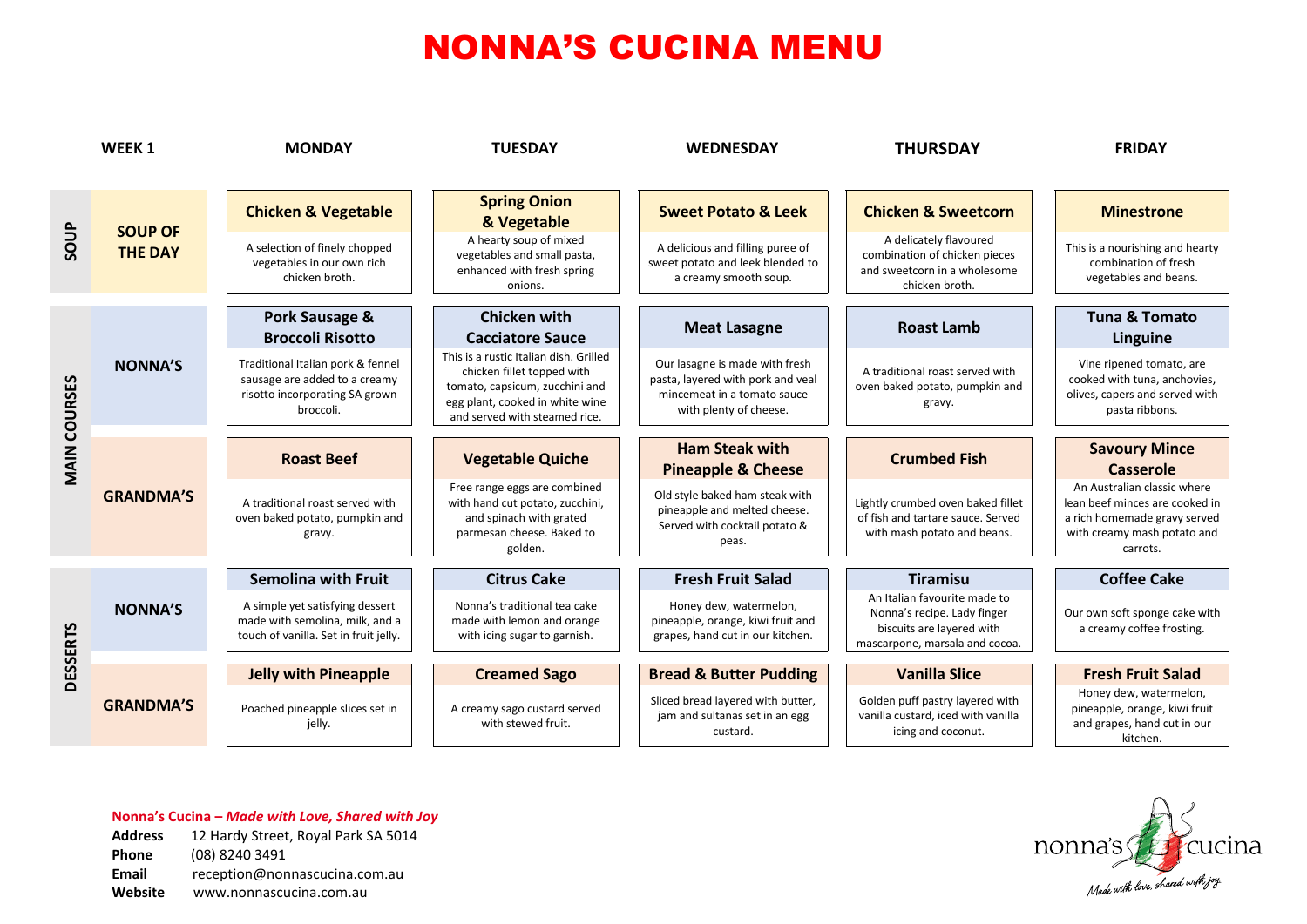|                     | WEEK <sub>2</sub>                | <b>MONDAY</b>                                                                                                                                                            | <b>TUESDAY</b>                                                                                                                                    | <b>WEDNESDAY</b>                                                                                                                                                   | <b>THURSDAY</b>                                                                                                                                                              | <b>FRIDAY</b>                                                                                                                                     |
|---------------------|----------------------------------|--------------------------------------------------------------------------------------------------------------------------------------------------------------------------|---------------------------------------------------------------------------------------------------------------------------------------------------|--------------------------------------------------------------------------------------------------------------------------------------------------------------------|------------------------------------------------------------------------------------------------------------------------------------------------------------------------------|---------------------------------------------------------------------------------------------------------------------------------------------------|
|                     |                                  | <b>Cream of Chicken</b>                                                                                                                                                  | <b>Beef &amp; Vegetable</b>                                                                                                                       | Pea & Ham                                                                                                                                                          | <b>Thick Vegetable</b>                                                                                                                                                       | <b>Pumpkin</b>                                                                                                                                    |
| soup                | <b>SOUP OF</b><br><b>THE DAY</b> | This creamy puree offers delicate<br>flavours packed with nutrition.                                                                                                     | A selection of finely chopped<br>vegetables in a rich beef broth.                                                                                 | This is a hearty, warming soup<br>with shredded ham in a pea<br>puree.                                                                                             | This soup offers nutrition and<br>flavour with lots of seasonal<br>vegetables in a broth.                                                                                    | A velvety smooth puree of<br>pumpkin.                                                                                                             |
|                     |                                  | <b>Pasta with Meatballs</b>                                                                                                                                              | <b>Roast Chicken</b>                                                                                                                              | <b>Veal Scallopini</b>                                                                                                                                             | Pasta Alla Panna                                                                                                                                                             | <b>Crumbed Fish</b>                                                                                                                               |
| <b>MAIN COURSES</b> | <b>NONNA'S</b>                   | Traditional pork and veal minced<br>meat, shaped into small balls and<br>cooked gently in a homemade<br>tomato and basil sauce served<br>with pasta and parmesan cheese. | Free range chicken leg fillet is<br>marinated and rolled with<br>crispy skin, served with<br>seasoned herb potato,<br>steamed broccoli and gravy. | Veal medallions topped with<br>leg ham and shredded cheese<br>are a traditional Italian<br>favourite. Complemented by<br>creamy mash potato and<br>steamed carrot. | Short pasta is mixed with<br>smoked, diced bacon and SA<br>grown button mushrooms in a<br>white wine and cream sauce.                                                        | Lightly crumbed oven baked<br>fillet of fish and tartare sauce.<br>Served with creamy potato<br>bake and seasonal beans.                          |
|                     | <b>GRANDMA'S</b>                 | <b>Crumbed Fish</b>                                                                                                                                                      | <b>Cottage Pie</b>                                                                                                                                | <b>Roast Lamb</b>                                                                                                                                                  | <b>Beef Rissole</b>                                                                                                                                                          | <b>Vegetable Pastie</b>                                                                                                                           |
|                     |                                  | Lightly crumbed oven baked fillet<br>of fish and tartare sauce. Served<br>with mash potato and peas.                                                                     | An Australian icon, traditional<br>cottage pie made with sauteed<br>minced beef and vegetables.<br>Topped with gratinated mash<br>potato          | A traditional roast served with<br>oven baked potato, pumpkin<br>and gravy.                                                                                        | Lean beef mince is mixed with rice.<br>carrots, breadcrumbs, and cheese<br>and rolled into patties that are<br>oven baked. Served with a rich beef<br>gravy, carrots & peas. | One of our favourite recipes<br>combines onion, celery,<br>carrots, and potato in short<br>crust pastry. Served with<br>tomato sauce on the side. |
| <b>DESSERTS</b>     | <b>NONNA'S</b>                   | <b>Fresh Fruit Salad</b>                                                                                                                                                 | <b>Italian Coconut</b><br><b>Cream Cake</b>                                                                                                       | <b>Baked Ricotta</b><br>Cheesecake                                                                                                                                 | <b>Chocolate Cake</b>                                                                                                                                                        | <b>Rice &amp; Orange Cake</b>                                                                                                                     |
|                     |                                  | Honey dew, watermelon,<br>pineapple, orange, kiwi fruit and<br>grapes, hand cut in our kitchen.                                                                          | Traditional Italian butter cake,<br>with a twist, gently flavoured<br>with vanilla and topped with a<br>delicious coconut cream.                  | Nonna's Cucina's well known<br>baked cheesecake with fresh<br>ricotta is given a lift with a hint<br>of orange zest.                                               | Moist and rich chocolate cake<br>with a decadent chocolate<br>frosting.                                                                                                      | This is a much-loved recipe<br>from Naples. We cook rice in<br>an egg custard with a hint of<br>orange and vanilla.                               |
|                     |                                  | <b>Carrot Cake</b>                                                                                                                                                       | <b>Chocolate Mousse</b><br>on Biscuit Base                                                                                                        | <b>Fresh Fruit Salad</b>                                                                                                                                           | <b>Creamed Rice</b>                                                                                                                                                          | <b>Dark Chocolate Cake</b>                                                                                                                        |
|                     | <b>GRANDMA'S</b>                 | A moist cake made with grated<br>carrots and walnuts topped with<br>Nonna's Cucina famous cream<br>cheese frosting.                                                      | Light fluffy milk chocolate<br>mousse is set on a rich buttery<br>crumbled biscuit base.                                                          | Honey dew, watermelon,<br>pineapple, orange, kiwi fruit<br>and grapes, hand cut in our<br>kitchen.                                                                 | A delicious creamy rice that is<br>flavoured with cinnamon &<br>vanilla.                                                                                                     | Moist and rich chocolate cake<br>with a decadent chocolate<br>frosting.                                                                           |

#### **Nonna's Cucina –** *Made with Love, Shared with Joy*

| <b>Address</b> | 12 Hardy Street, Royal Park SA 5014 |
|----------------|-------------------------------------|
| <b>Phone</b>   | (08) 8240 3491                      |
| <b>Email</b>   | reception@nonnascucina.com.au       |
| Website        | www.nonnascucina.com.au             |

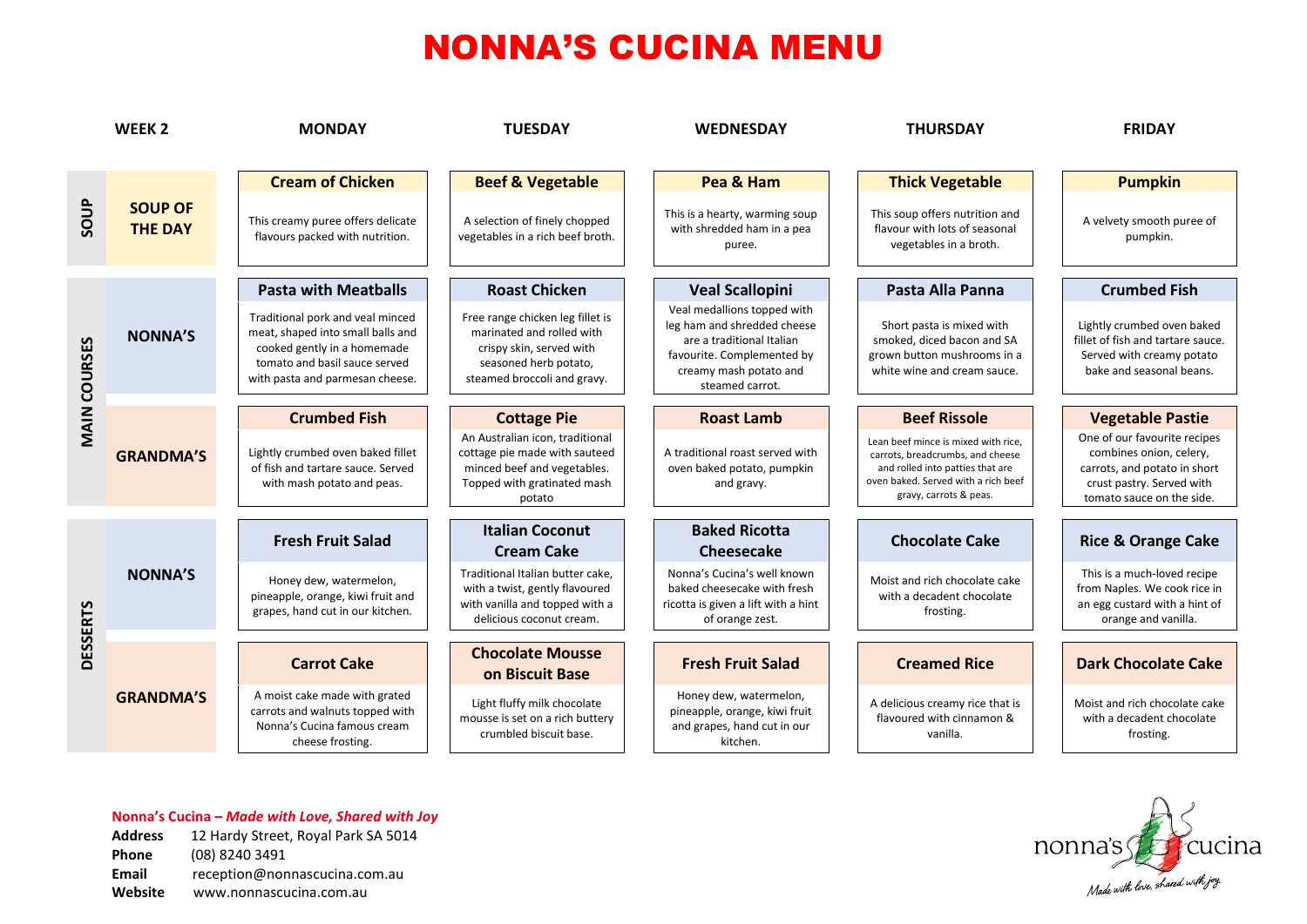|                     | WEEK <sub>3</sub>                | <b>MONDAY</b>                                                                                                                                     | <b>TUESDAY</b>                                                                                               | <b>WEDNESDAY</b>                                                                                                                  | <b>THURSDAY</b>                                                                                                          | <b>FRIDAY</b>                                                                                                                                          |
|---------------------|----------------------------------|---------------------------------------------------------------------------------------------------------------------------------------------------|--------------------------------------------------------------------------------------------------------------|-----------------------------------------------------------------------------------------------------------------------------------|--------------------------------------------------------------------------------------------------------------------------|--------------------------------------------------------------------------------------------------------------------------------------------------------|
| SOUP                | <b>SOUP OF</b><br><b>THE DAY</b> | <b>Egg and Parmesan Soup</b>                                                                                                                      | <b>Chicken &amp;</b><br><b>Vegetable Broth</b>                                                               | <b>Minestrone</b>                                                                                                                 | <b>Cauliflower &amp; Leek</b>                                                                                            | <b>Beef &amp; Barley</b>                                                                                                                               |
|                     |                                  | This is our traditional chicken<br>broth enhanced with tiny balls of<br>egg and parmesan.                                                         | A selection of finely chopped<br>vegetables and chicken pieces<br>in a rich chicken broth.                   | This is a nourishing and hearty<br>combination of fresh<br>vegetables and beans.                                                  | A soup of pureed cauliflower<br>and leek with a smooth texture<br>and well-developed flavours of<br>fresh vegetables.    | A selection of finely chopped<br>vegetables in a rich beef broth<br>enriched with pearl barley.                                                        |
| <b>MAIN COURSES</b> | <b>NONNA'S</b>                   | <b>Chicken Parmigiana</b>                                                                                                                         | <b>Bacon &amp; Potato</b><br><b>Frittata</b>                                                                 | <b>Cabbage Rolls</b>                                                                                                              | Pasta Fagioli                                                                                                            | <b>Fish with Herb Crust</b>                                                                                                                            |
|                     |                                  | Oven baked crumbed chicken<br>breast topped with a tomato and<br>basil sauce & mozzarella cheese.<br>Served with sauté, baby beans<br>and carrots | Smoked bacon and hand cut<br>potatoes with spinach, free<br>range eggs and parmesan<br>cheese.               | Hand rolled cabbage leaves<br>filled with pork and veal mince,<br>rice, parsley and cheese cooked<br>in a tomato and basil sauce. | Pasta and cannellini beans<br>cooked in a tomato and basil<br>sauce, served with parmesan<br>cheese. An Italian classic! | An oven baked fish fillet topped<br>with breadcrumbs flavoured<br>with lemon zest, fresh basil &<br>parsley. Served with herbed<br>potato and carrots. |
|                     | <b>GRANDMA'S</b>                 | <b>Bangers &amp; Mash</b>                                                                                                                         | <b>Chicken Casserole</b>                                                                                     | <b>Tuna Mornay</b>                                                                                                                | <b>Chicken Schnitzel</b>                                                                                                 | <b>Corned Beef</b>                                                                                                                                     |
|                     |                                  | Beef sausages with creamy<br>mash potato, onion gravy<br>and steamed peas.                                                                        | A classic casserole made with<br>diced chicken, tomato,<br>mushroom and capsicum<br>served on a bed of rice. | A traditional dish of tuna,<br>potato and cheese, baked<br>in a bechamel sauce.                                                   | Lightly crumbed breast of<br>chicken served with gravy, baby<br>carrots and beans.                                       | Silverside poached with onions<br>celery and carrots, sliced and<br>topped with a white sauce.<br>Served with mash potato<br>and carrot.               |
|                     |                                  | <b>Creamed Caramel</b>                                                                                                                            | <b>Fresh Fruit Salad</b>                                                                                     | <b>Banana Cake</b>                                                                                                                | <b>Jelly Fruit</b>                                                                                                       | <b>Lemon Cheesecake</b>                                                                                                                                |
| <b>DESSERTS</b>     | <b>NONNA'S</b>                   | A creamy set custard, served with<br>a homemade caramel sauce.                                                                                    | Honey dew, watermelon,<br>pineapple, orange, kiwi fruit<br>and grapes, hand cut in our<br>kitchen.           | A rich cake made with fresh<br>banana and topped with a<br>banana cream icing.                                                    | Poached apple slices<br>set in fruit jelly.                                                                              | Creamy cheesecake made<br>with a hint of fresh lemon.                                                                                                  |
|                     |                                  | <b>Jelly Fruit</b>                                                                                                                                | <b>Peaches &amp; Cream</b>                                                                                   | <b>Berry Cheesecake</b>                                                                                                           | <b>Fresh Fruit Salad</b>                                                                                                 | <b>Lemon Tea Cake</b>                                                                                                                                  |
|                     | <b>GRANDMA'S</b>                 | Poached apple slices<br>set in fruit jelly.                                                                                                       | Peaches lightly baked with<br>honey and crumble mix, served<br>with cream.                                   | Creamy cheesecake made<br>with fresh berries.                                                                                     | Honey dew, watermelon,<br>pineapple, orange, kiwi fruit<br>and grapes, hand cut in<br>our kitchen.                       | A light cake made with lemon<br>zest dusted with icing sugar.                                                                                          |

#### **Nonna's Cucina –** *Made with Love, Shared with Joy* **Address** 12 Hardy Street, Royal Park SA 5014 **Phone** (08) 8240 3491 **Email** reception@nonnascucina.com.au

**Website** www.nonnascucina.com.au

nonna's for cucina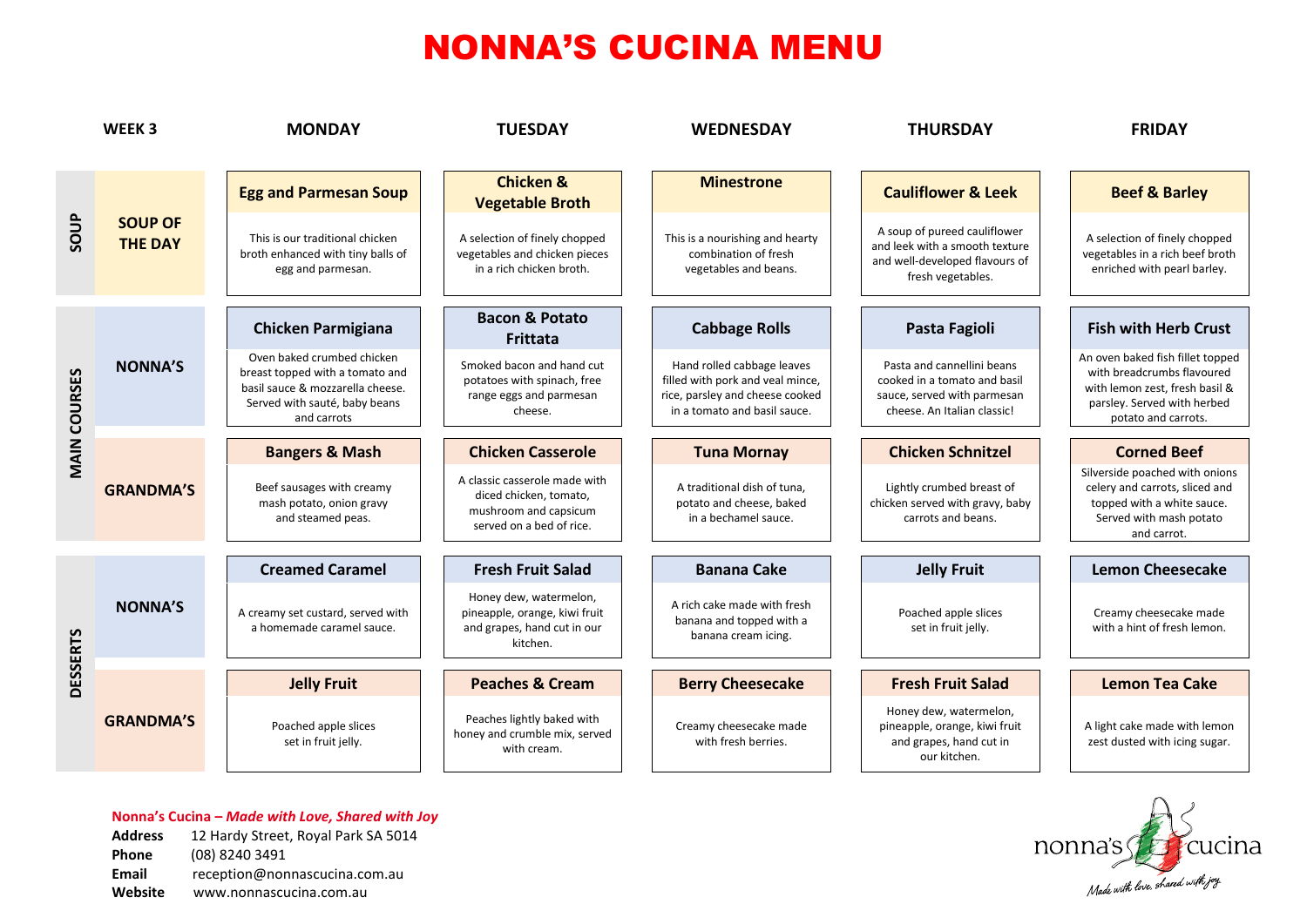|                     | WEEK4                            | <b>MONDAY</b>                                                                                                      | <b>TUESDAY</b>                                                                                                         | <b>WEDNESDAY</b>                                                                                   | <b>THURSDAY</b>                                                                                                                              | <b>FRIDAY</b>                                                                                                 |
|---------------------|----------------------------------|--------------------------------------------------------------------------------------------------------------------|------------------------------------------------------------------------------------------------------------------------|----------------------------------------------------------------------------------------------------|----------------------------------------------------------------------------------------------------------------------------------------------|---------------------------------------------------------------------------------------------------------------|
|                     |                                  | <b>Zucchini &amp; Bacon</b>                                                                                        | <b>Cannellini Bean</b>                                                                                                 | <b>Sweet Potato &amp; Leek</b>                                                                     | <b>Lentil and Vegetable</b>                                                                                                                  | <b>Chicken Noodle</b>                                                                                         |
| SOUP                | <b>SOUP OF THE</b><br><b>DAY</b> | This is a hearty, warming soup<br>with pieces of bacon in a zucchini<br>& vegetable broth.                         | This is a nourishing and hearty<br>combination of fresh vegetables<br>and cannellini beans.                            | A delicious and filling puree of<br>sweet potato and leek blended<br>to a creamy smooth soup.      | This soup offers nutrition and<br>flavour with lots of fresh<br>vegetables in a vegetable<br>broth with lentils.                             | A selection of finely diced<br>vegetables in a rich chicken<br>broth with noodles.                            |
|                     | <b>NONNA'S</b>                   | Pasta with Ragù                                                                                                    | Porchetta                                                                                                              | <b>Pumpkin &amp; Spinach</b><br><b>Ricotta Lasagne</b>                                             | Risotto all' Ortolana                                                                                                                        | <b>Crumbed Fish</b>                                                                                           |
|                     |                                  | A traditional rich Italian sauce<br>made with chicken, veal and pork,<br>served with pasta and parmesan<br>cheese. | Marinated pork with fennel,<br>lemon and fresh herbs served<br>with cocktail potato and beans.                         | Layers of pasta sheets, pumpkin,<br>spinach and ricotta, in a rich<br>tomato and basil sauce.      | Traditional creamy risotto with<br>seasonal vegetables of<br>zucchini, peas, onion, carrots,<br>spinach and pumpkin with<br>parmesan cheese. | Lightly crumbed oven baked<br>fillet of fish and tartare sauce.<br>Served with steamed potato and<br>carrots. |
| <b>MAIN COURSES</b> | <b>GRANDMA'S</b>                 | <b>Chicken Leek Pie</b>                                                                                            | <b>Crumbed Fish</b>                                                                                                    | <b>Mexican Chilli</b><br><b>Con Carne (mild)</b>                                                   | <b>Pork Stir Fry</b>                                                                                                                         | <b>Roast Beef</b>                                                                                             |
|                     |                                  | Succulent diced chicken cooked<br>with fresh leek topped with a<br>creamy mash potato.                             | Lightly crumbed oven baked<br>fillet of fish and tartare sauce.<br>Served with steamed cocktail<br>potato and carrots. | A baked potato topped with<br>beef, tomato and spiced beans<br>mix. Topped with melted cheese.     | Strips of pork tossed with<br>vegetables and soy sauce.<br>Served with rice.                                                                 | A traditional roast served with<br>oven baked potato, peas and<br>gravy.                                      |
| <b>DESSERTS</b>     | <b>NONNA'S</b>                   | <b>Apple Crumble</b>                                                                                               | <b>Italian Fruit Cake</b>                                                                                              | <b>Fresh Fruit Salad</b>                                                                           | <b>Italian Custard Slice</b>                                                                                                                 | Chocolate<br><b>Marble Cake</b>                                                                               |
|                     |                                  | Lightly spiced apples with<br>an Italian crumble topping,<br>served with cream.                                    | A particularly delicious cake<br>made with sultanas, fruit zest<br>served with custard                                 | Honey dew, watermelon,<br>pineapple, orange, kiwi fruit and<br>grapes, hand cut in<br>our kitchen. | Italian baked custard<br>with poached fruit.                                                                                                 | A light vanilla sponge cake with<br>chocolate swirl and chocolate<br>frosting.                                |
|                     |                                  | <b>Fresh Fruit Salad</b>                                                                                           | <b>Cinnamon Cake</b>                                                                                                   | <b>Trifle</b>                                                                                      | <b>Jelly Fruit</b>                                                                                                                           | <b>Sticky Date Pudding</b>                                                                                    |
|                     |                                  | <b>GRANDMA'S</b>                                                                                                   | Honey dew, watermelon,<br>pineapple, orange, kiwi fruit and<br>grapes, hand cut in our kitchen.                        | Vanilla cake with butter and a<br>cinnamon sugar topping.                                          | A traditional 3 tier dessert with<br>biscuit, custard<br>and jelly.                                                                          | Poached peaches<br>set in fruit jelly.                                                                        |



**Website** www.nonnascucina.com.au